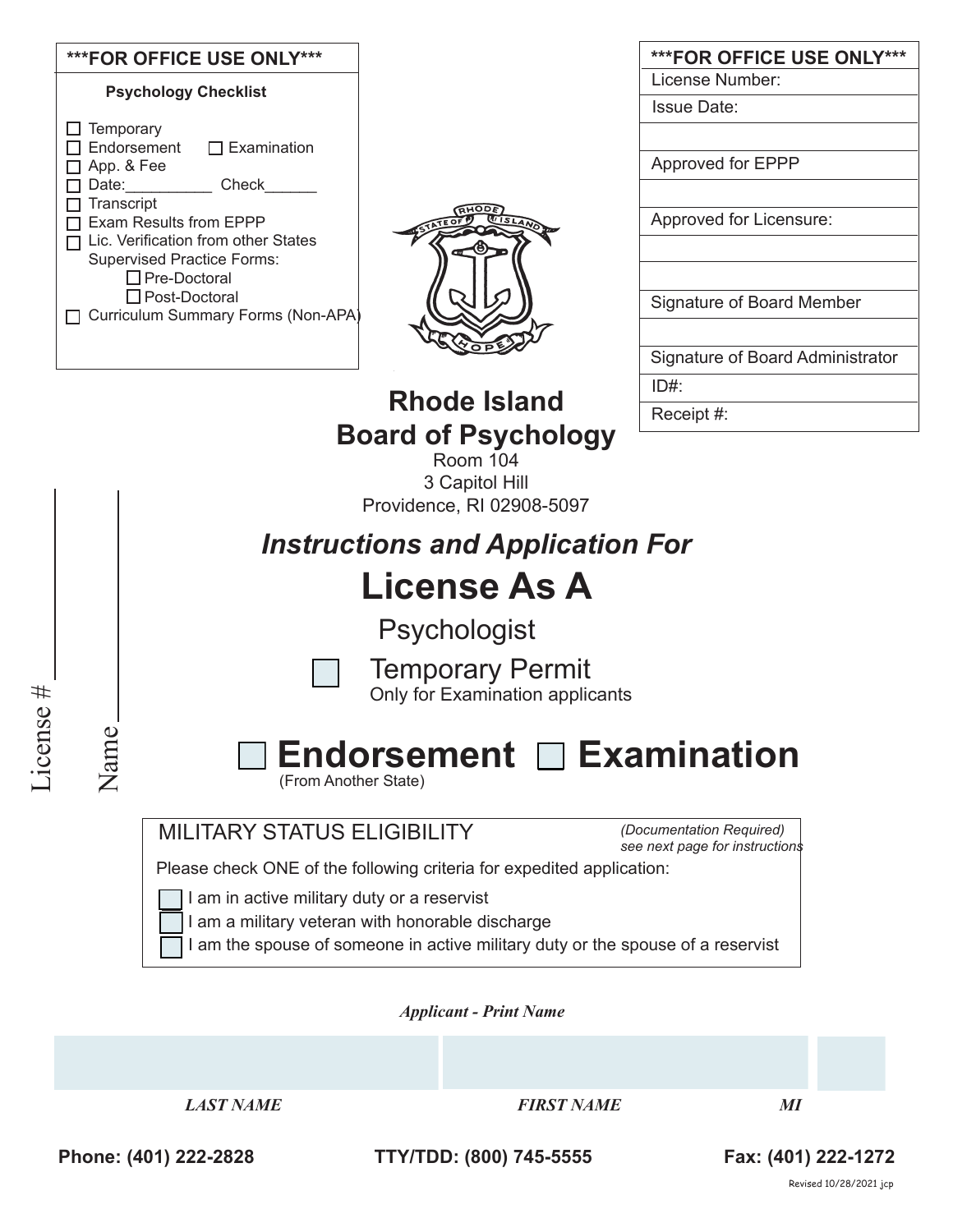# **LICENSURE REQUIREMENTS**

| Completed Application with Cover Page - Applications are valid for 1 year from the day they are received at<br>RIDOH. If you are not licensed within the year you must submit a new application.                                                                                                                                                                                                                                                                                                                                                                                                                                                                                                                                                                                           |
|--------------------------------------------------------------------------------------------------------------------------------------------------------------------------------------------------------------------------------------------------------------------------------------------------------------------------------------------------------------------------------------------------------------------------------------------------------------------------------------------------------------------------------------------------------------------------------------------------------------------------------------------------------------------------------------------------------------------------------------------------------------------------------------------|
| Check or money order (preferred), made payable (in U.S. funds only) to the RI General Treasurer in the amount<br>of \$230.00 (an additional fee of \$120.00 is required for Temporary Permit - Endorsement applicants are<br>NOT eligible for the Temporary Permit.- Please refer to the Rules and Regulations to determine eligib-<br>lity) and attached to the upper left-hand corner of the first (Top) page of the application. THIS APPLICATION FEE<br>IS NONREFUNDABLE. Please be advised that this is an application fee and includes the first license only up<br>until the next expiration date. All Psychologists licenses expire every 2 years on June 30th.                                                                                                                    |
| Official transcripts sent directly from your accredited school of Psychology. No student copies will be accepted                                                                                                                                                                                                                                                                                                                                                                                                                                                                                                                                                                                                                                                                           |
| Scores/Certification sent directly from the Association of State and Provincial Psychology Boards (ASPPB)<br>(Telephone 1-678-216-1175 or Toll Free 1-800-448-4069) (Website: http://www.asppb.net) sent directly to<br>this office.                                                                                                                                                                                                                                                                                                                                                                                                                                                                                                                                                       |
| Pre-Doctoral Supervised Practice Form - (Form included in this application to be used for that purpose) must be<br>presented in sealed envelopes, either by mail directly from the reference, or submitted by the applicant in<br>an envelope sealed with the reference's signature across the sealed flap.                                                                                                                                                                                                                                                                                                                                                                                                                                                                                |
| Post-Doctoral Supervised Practice Form - (Form included in this application to be used for that purpose) must be<br>presented in sealed envelopes, either by mail directly from the reference, or submitted by the applicant in<br>an envelope sealed with the reference's signature across the sealed flap.                                                                                                                                                                                                                                                                                                                                                                                                                                                                               |
| If you were in a non-APA Program you must submit the Curriculum Summary Form (Form included in this<br>application to be used for that purpose)                                                                                                                                                                                                                                                                                                                                                                                                                                                                                                                                                                                                                                            |
| If you have ever been licensed in another state, license verification(s) must be sent directly from the state(s) in<br>which you hold or have held a license. (Interstate Verification Form included in this application can be used for<br>that purpose) The Verfification Form from the State of original licensure must include test scores obtained on the<br>appropriate level of the EPPP examination (or test scores may be sent directly from EPPP). If test scores are<br>provided, you do not need to contact the EPPP to request the test scores. In addition to test scores, if the<br>required Supervised Practice Prerequisite is provided by the Endorsement State(s) (Refer to Rules &<br>Regulations), then you are not required to submit the Supervised Practice Forms. |
| If applying for expedited military status you must include one of the following: Leave Earning Statement (LES),<br>Letter from Command, Copy of Orders or DD-214 showing honorable discharge.                                                                                                                                                                                                                                                                                                                                                                                                                                                                                                                                                                                              |
| <b>Licensure Information</b>                                                                                                                                                                                                                                                                                                                                                                                                                                                                                                                                                                                                                                                                                                                                                               |
|                                                                                                                                                                                                                                                                                                                                                                                                                                                                                                                                                                                                                                                                                                                                                                                            |

Please visit the RIDOH website at **http://www.health.ri.gov/licenses** to Verify your license, download Rules and Regualtions/Laws for your profession, download change of address forms, other licensing forms or obtain our contact information. HEALTH will not, for any reason, accelerate the processing of one applicant at the ex pense of others.

### **License Certificates**

RIDOH will be providing wallet license cards ONLY on issuance of licenses. If you wish to receive a license certificate, suitable for framing, please check the box below and attach a separate check in the amount of \$30.00 made payable to RI General Treasurer.

I would like to receive a license certificate. I have enclosed a separate check in the amount of \$30.00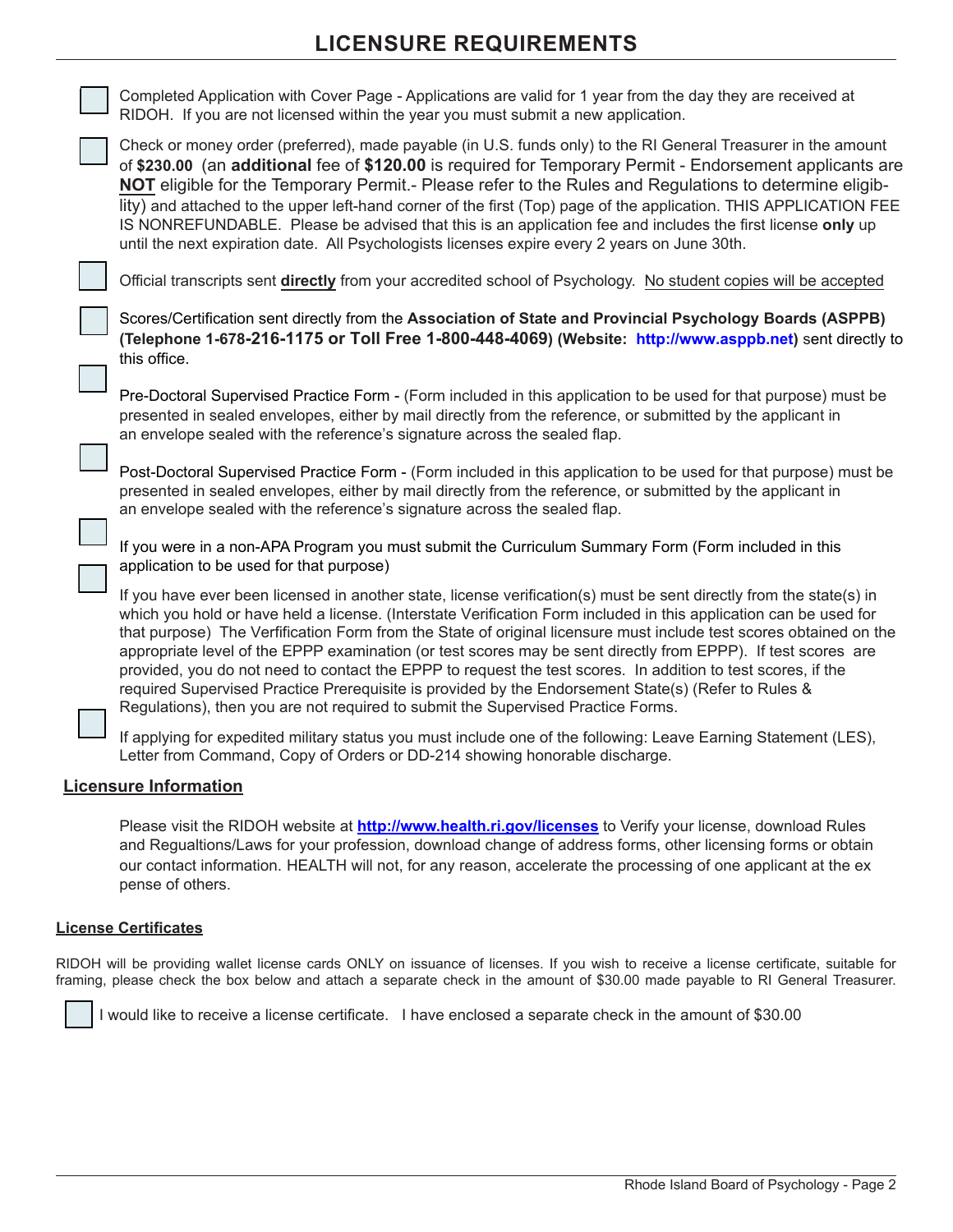

# **State of Rhode Island and Providence Plantations**

**Board of Psychology**

Application for License as a Psychologist/Temporary Permit

*Refer to the Application Instructions when completing these forms. Type or block print only. Do not use felt-tip pens.*

| 1. Name(s)                                              |                                                                                                                                        |                                              |                          |                                                                                                                                                     |
|---------------------------------------------------------|----------------------------------------------------------------------------------------------------------------------------------------|----------------------------------------------|--------------------------|-----------------------------------------------------------------------------------------------------------------------------------------------------|
| This is the name that                                   | Title (i.e., Mr., Mrs., Ms., etc.)                                                                                                     |                                              |                          |                                                                                                                                                     |
| will be printed on your<br>License/Permit/Cer-          |                                                                                                                                        |                                              |                          |                                                                                                                                                     |
| tificate and reported<br>to those who inquire           | <b>First Name</b>                                                                                                                      |                                              |                          |                                                                                                                                                     |
| about your License/                                     | Middle Name                                                                                                                            |                                              |                          |                                                                                                                                                     |
| Permit/Certificate. Do<br>not use nicknames, etc.       |                                                                                                                                        |                                              |                          |                                                                                                                                                     |
| <b>NOTE:</b>                                            | Surname, (Last Name)                                                                                                                   |                                              |                          |                                                                                                                                                     |
| It is your responsi-<br>bility to notify the            |                                                                                                                                        |                                              |                          |                                                                                                                                                     |
| <b>Department of Health</b>                             | Suffix (i.e., Jr., Sr., II, III)                                                                                                       |                                              |                          |                                                                                                                                                     |
| Board of any name<br>changes.                           |                                                                                                                                        |                                              |                          |                                                                                                                                                     |
|                                                         | Maiden Name, if applicable<br>Name(s) under which originally licensed in another state, if different from above (First, Middle, Last). |                                              |                          |                                                                                                                                                     |
|                                                         |                                                                                                                                        |                                              |                          |                                                                                                                                                     |
| 2. Social Security                                      |                                                                                                                                        |                                              |                          | "Pursuant to Title 5, Chapter 76, of the Rhode Island General Laws, as                                                                              |
| <b>Number</b>                                           | U.S. Social Security Number                                                                                                            |                                              |                          | amended, I attest that I have filed all applicable tax returns and paid all                                                                         |
|                                                         |                                                                                                                                        |                                              |                          | taxes owed to the State of Rhode Island, and I understand that my Social<br>Security Number (SSN) will be transmitted to the Divison of Taxation to |
|                                                         |                                                                                                                                        | verify that no taxes are owed to the State." |                          |                                                                                                                                                     |
| 3. Gender                                               | Female<br>Male                                                                                                                         |                                              |                          |                                                                                                                                                     |
| 4. Date of Birth                                        |                                                                                                                                        |                                              |                          |                                                                                                                                                     |
|                                                         | Year<br>Day<br>Month                                                                                                                   |                                              |                          |                                                                                                                                                     |
|                                                         |                                                                                                                                        |                                              |                          |                                                                                                                                                     |
|                                                         |                                                                                                                                        |                                              |                          |                                                                                                                                                     |
| 5. Home                                                 |                                                                                                                                        |                                              |                          |                                                                                                                                                     |
| <b>Address</b>                                          | 1st Line Address (Apartment/Suite/Room Number, etc.)                                                                                   |                                              |                          |                                                                                                                                                     |
| It is your responsibility<br>to notify the board of all |                                                                                                                                        |                                              |                          |                                                                                                                                                     |
| address changes.                                        | 2nd Line Address (Number and Street)                                                                                                   |                                              |                          |                                                                                                                                                     |
| No professional                                         | City                                                                                                                                   |                                              | State                    | Zip Code                                                                                                                                            |
| licensee's address<br>(residence or business/           |                                                                                                                                        |                                              |                          |                                                                                                                                                     |
| employment) will<br>be posted on the                    | Country, If NOT U.S.                                                                                                                   |                                              | Postal Code. If NOT U.S. |                                                                                                                                                     |
| Department's Web site.                                  |                                                                                                                                        |                                              |                          |                                                                                                                                                     |
|                                                         | Home Phone                                                                                                                             |                                              | Home Fax                 |                                                                                                                                                     |
|                                                         |                                                                                                                                        |                                              |                          |                                                                                                                                                     |
|                                                         | Email Address (Format for email address is Username@domain e.g. applicant@isp.com)                                                     |                                              |                          |                                                                                                                                                     |
| <b>6. Business</b>                                      |                                                                                                                                        |                                              |                          |                                                                                                                                                     |
| <b>Address</b>                                          | Name of Business/Work Location                                                                                                         |                                              |                          |                                                                                                                                                     |
| (ONLY if it is                                          |                                                                                                                                        |                                              |                          |                                                                                                                                                     |
| <b>RELATED to</b>                                       | 1st Line Address (Department/Suite/Room Number, etc.)                                                                                  |                                              |                          |                                                                                                                                                     |
| your license.)                                          | Second Line Address (Number and Street)                                                                                                |                                              |                          |                                                                                                                                                     |
| It is your responsibility                               |                                                                                                                                        |                                              |                          |                                                                                                                                                     |
| to notify the board of all<br>address changes.          | City                                                                                                                                   |                                              | State                    | Zip Code                                                                                                                                            |
| This address will                                       |                                                                                                                                        |                                              |                          |                                                                                                                                                     |
| appear on the De-                                       | Country, If NOT U.S.                                                                                                                   |                                              | Postal Code, If NOT U.S. |                                                                                                                                                     |
| partment of Health<br>web site.                         |                                                                                                                                        |                                              |                          |                                                                                                                                                     |
|                                                         | <b>Business Phone</b>                                                                                                                  | Extension                                    | <b>Business Fax</b>      |                                                                                                                                                     |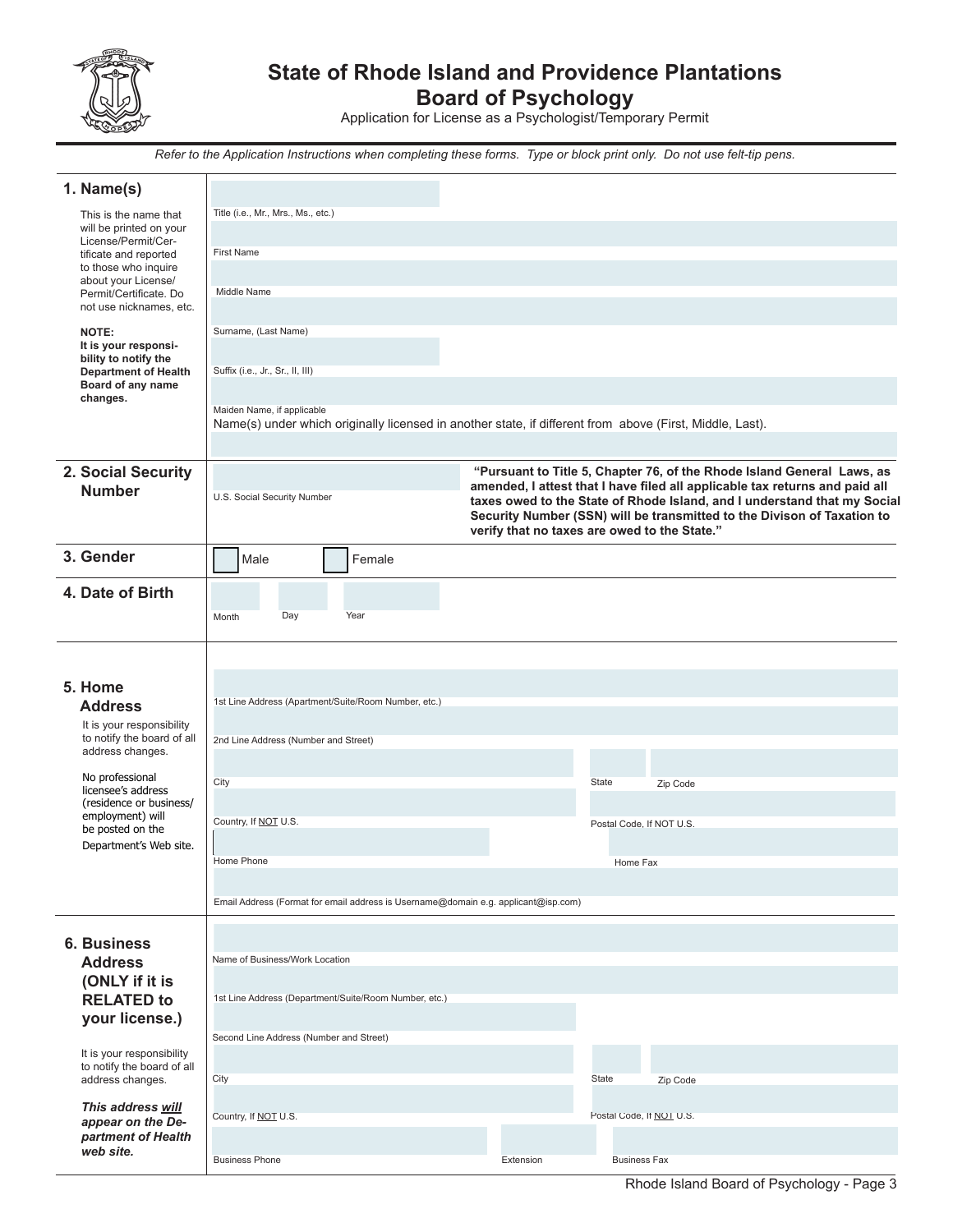| 7. Preferred<br><b>Mailing</b><br><b>Address</b><br>Please check ONE                                                                                                                                                                                             | Please use my Home Address as my preferred mailing address<br>Please use my Business Address as my preferred mailing address<br>NOTE: The preferred mailing address that you indicate is the address that will be released for all requests for that<br>information.                                                                                                                                                                                                                                                            |  |  |  |  |  |  |
|------------------------------------------------------------------------------------------------------------------------------------------------------------------------------------------------------------------------------------------------------------------|---------------------------------------------------------------------------------------------------------------------------------------------------------------------------------------------------------------------------------------------------------------------------------------------------------------------------------------------------------------------------------------------------------------------------------------------------------------------------------------------------------------------------------|--|--|--|--|--|--|
| 8. Qualifying<br><b>Education</b><br>Please list the name<br>and information about<br>the school that you<br>attended that<br>qualifies you for<br>this license.                                                                                                 | Type of School (University, College, Technical School, etc.)<br>Name of School<br>Doctorate in Psychology<br>Degree Received:<br>Date Graduated<br>Month<br>Year<br>Is School Accredited by the American<br>Yes<br>No<br>Psychology Association (APA)?                                                                                                                                                                                                                                                                          |  |  |  |  |  |  |
| 9. Other State<br>License(s)<br>Please answer the<br>question and list<br>state(s), if applicable                                                                                                                                                                | Have you ever held, or do you currently hold, a license in another state?<br>No<br>Yes<br>If the answer to this question is "yes", enter all other state licenses in Question 10 (below):                                                                                                                                                                                                                                                                                                                                       |  |  |  |  |  |  |
| 10. Licensure<br>List all states or<br>countries in which<br>you are now, or ever<br>have been licensed<br>to practice your<br>profession*.                                                                                                                      | State/Country:<br>State/Country:<br>Active<br>Active<br>Inactive<br>Inactive<br>Active<br>Active<br><b>Inactive</b><br>  Inactive<br>Active<br>Active<br>Inactive<br>Inactive<br><b>DOCUMENTATION:</b> You must send a Interstate Verification Form to each entity.                                                                                                                                                                                                                                                             |  |  |  |  |  |  |
| 11. Criminal<br><b>Convictions</b><br>Respond to the<br>question at the top<br>of the section, then<br>list any criminal<br>conviction(s) in the<br>space provided.<br>If necessary, you<br>may continue on a<br>separate $8\frac{1}{2}$ x 11<br>sheet of paper. | Have you ever been convicted of a violation, plead Nolo Contendere, or<br>Yes<br>No<br>entered a plea bargain to any federal, state or local statute, regulation, or<br>ordinance or are any formal charges pending?<br>Abbreviation of State and Conviction <sup>1</sup> (e.g. CA - Illegal Possession of a Controlled Substance):<br>Month<br>Year                                                                                                                                                                            |  |  |  |  |  |  |
| 12. Disciplinary<br><b>Questions</b><br><b>Check either Yes</b><br>or No for each<br>question.                                                                                                                                                                   | Has any Health Professional license, certificate, registration, or permit you<br>1.<br>Yes<br>No<br>hold or have held, been disciplined or are any formal charges pending?<br>Have you ever been denied a license, certificate, registration or permit in<br>2.<br>Yes<br>No<br>any state?<br>Note: If you answer "Yes" to any question, you are required to furnish complete details, including date, place, reason and<br>disposition of the matter. You may use the space below or, if needed, on a separate sheet of paper. |  |  |  |  |  |  |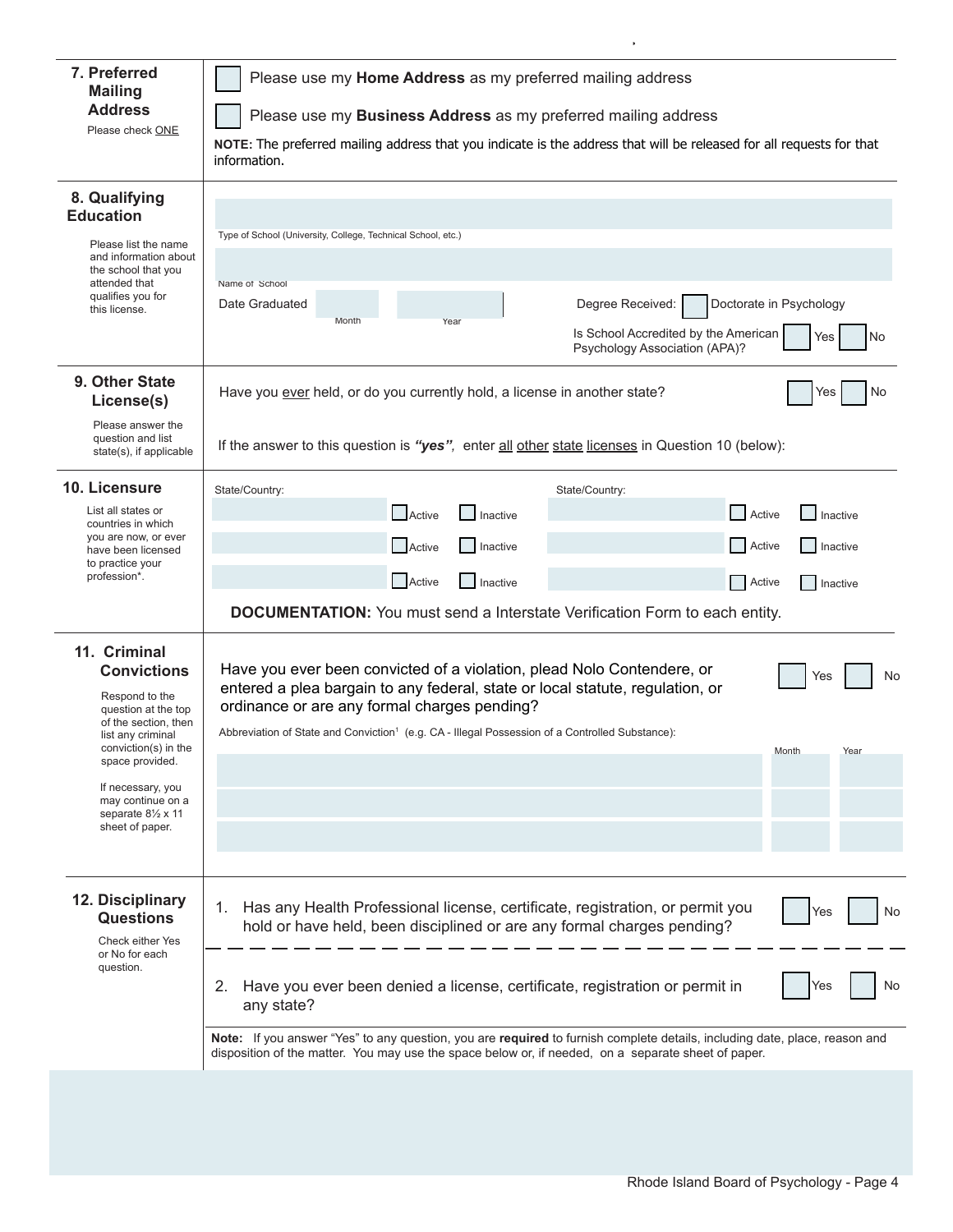#### **13. Affidavit of Applicant**

Complete this section and sign.

Make sure that you have completed all components accurately and completely.

I, the contract of the contract of the being first duly sworn, depose and say that I am the person referred to in the foregoing application and supporting documents.

I have read carefully the questions in the foregoing application and have answered them completely, without reservations of any kind, and I declare under penalty of perjury that my answers and all statements made by me herein are true and correct. Should I furnish any false information in this application, I hereby agree that such act shall constitute cause for denial, suspension or revocation of my license to practice as a Licensed Psychologist in the State of Rhode Island.

I understand that this is a continuing application and that I have an affirmative duty to inform the Rhode Island Board of Psychology of any change in the answers to these questions after this application and this affidavit is signed.

Signature of Applicant **Example 20** The Signature (MM/DD/YY)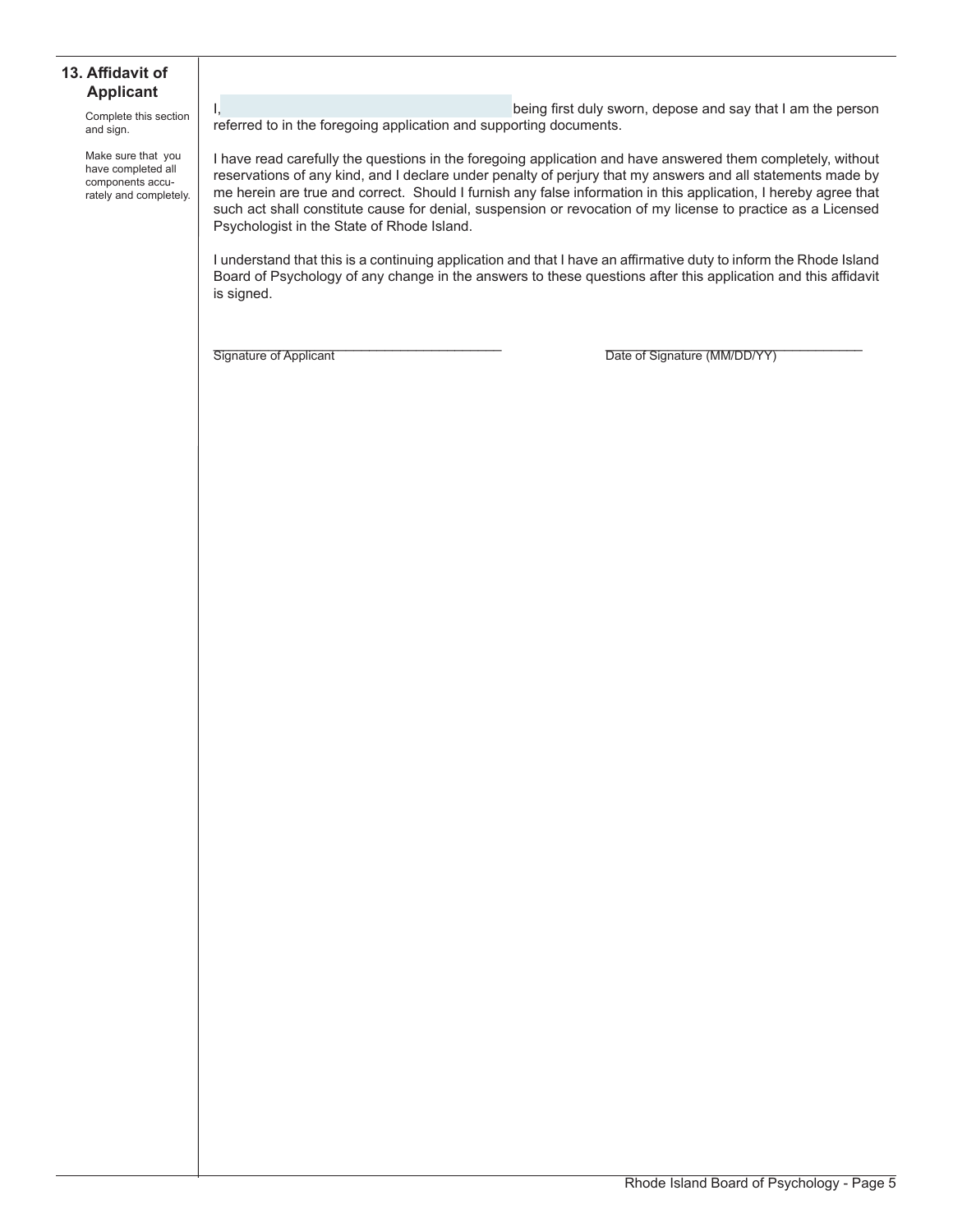

*Substitute forms are not acceptable, One (1) form is required for each state in which you hold, or have held a license. Copy this form as needed.*

### **Rhode Island Board of Psychology**

*Room 104, 3 Capitol Hill Providence, RI 02908-5097 (401) 222-2828*

## **INTERSTATE VERIFICATION FORM - OTHER STATE LICENSE(S) (One form for each state)**

I am applying for a license to practice as a Psychologist/Temporary Permit in the State of Rhode Island. The Rhode Island Board of Psychology requires that the following form be completed by the jurisdiction(s) in which I hold or have held a license. This constitutes authority for you to release all information in your files, favorable or otherwise, directly to the Rhode Island Board of Psychology at the above address.

Print/Type Full Name

Signature Date

Previous Names Used

Social Security Number Date of Birth

# Please Affix Board Seal Here License Number Date Issued **THIS SECTION TO BE COMPLETED BY THE PSYCHOLOGY BOARD Certification:**  $\_$  , and the set of the set of the set of the set of the set of the set of the set of the set of the set of the set of the set of the set of the set of the set of the set of the set of the set of the set of the set of th Signature Date **Date of the Contract of Contract Contract of Contract Contract Contract Only and D**ate Date Date \_\_\_\_\_\_\_\_\_\_\_\_\_\_\_\_\_\_\_\_\_\_\_\_\_\_\_\_\_\_\_\_\_\_\_\_\_\_\_\_\_\_\_\_\_\_\_\_\_\_\_\_\_\_\_\_\_\_\_\_\_\_\_\_\_ Type or Print Name \_\_\_\_\_\_\_\_\_\_\_\_\_\_\_\_\_\_\_\_\_\_\_\_\_\_\_\_\_\_\_\_\_\_\_\_\_\_\_\_\_\_\_\_\_\_\_\_\_\_\_\_\_\_\_\_\_\_\_\_\_\_\_\_\_ **Title** Ph.D from APA Accredited School? Licensed by Examination? If not by examination, how was license obtained?<br>
No Endorsement (State) Other (State) Yes No Yes No Endorsement \_\_\_\_\_\_ (State) Other \_\_\_\_\_\_\_\_\_\_\_\_\_\_\_\_\_\_\_\_\_\_\_\_\_\_\_\_\_\_\_\_\_ (Explain) Applicant has completed and passed the National Certification (EPPP) Exam: License Status: Original Date Issued: Expiration Date:<br>□ Yes No Score\_\_\_\_\_\_ Yes No Score \*Two years supervised experience (One of which shall be Post-Doctoral)? Tes No If YES, please indicate the total number of pre-doctoral and post-doctoral Ph.D. supervised hours: Pre-Doctoral\_\_\_\_\_\_\_\_\_\_ Post-Doctoral **Directions for State Board:** Please complete and return this form to the address above *Please verify requirements met in your state:* If you answer "Yes" to questions 1-4, please provide a written explanation below, and attach a copy of all supporting documentation (e.g., Board order, complaint, etc.). \_\_\_\_\_\_\_\_\_\_\_\_\_\_\_\_\_\_\_\_\_\_\_\_\_\_\_\_\_\_\_\_\_\_\_\_\_\_\_\_\_\_\_\_\_\_\_\_\_\_\_\_\_\_\_\_\_\_\_\_\_\_\_\_\_\_\_\_\_\_\_\_\_\_\_\_\_\_ \_\_\_\_\_\_\_\_\_\_\_\_\_\_\_\_\_\_\_\_\_\_\_\_\_\_\_\_\_\_\_\_\_\_\_\_\_\_\_\_\_\_\_\_\_\_\_\_\_\_\_\_\_\_\_\_\_\_\_\_\_\_\_\_\_\_\_\_\_\_\_\_\_\_\_\_\_\_ \_\_\_\_\_\_\_\_\_\_\_\_\_\_\_\_\_\_\_\_\_\_\_\_\_\_\_\_\_\_\_\_\_\_\_\_\_\_\_\_\_\_\_\_\_\_\_\_\_\_\_\_\_\_\_\_\_\_\_\_\_\_\_\_\_\_\_\_\_\_\_\_\_\_\_\_\_\_ **Questions:** 1. Has this licensee ever been investigated by your Board?  $\Box$  Yes  $\Box$  No 2. Has this licensee incurred any disciplinary proceedings in your state, or is any action pending?  $\Box$  Yes  $\Box$  No 3. Has the applicant's license ever been denied, surrendered, reprimanded, suspended, revoked or placed  $\square$  Yes  $\square$  No on probation? 4. Do you know of any information that may discredit this person?

\_\_\_\_\_\_\_\_\_\_\_\_\_\_\_\_\_\_\_\_\_\_\_\_\_\_\_\_\_\_\_\_\_\_\_\_\_\_\_\_\_\_\_\_\_\_\_\_\_\_\_\_\_\_\_\_\_\_\_\_\_\_\_\_\_ Full Name and State of Licensing Board

*Please return directly to the Board at the above address. Thank you for your prompt cooperation.*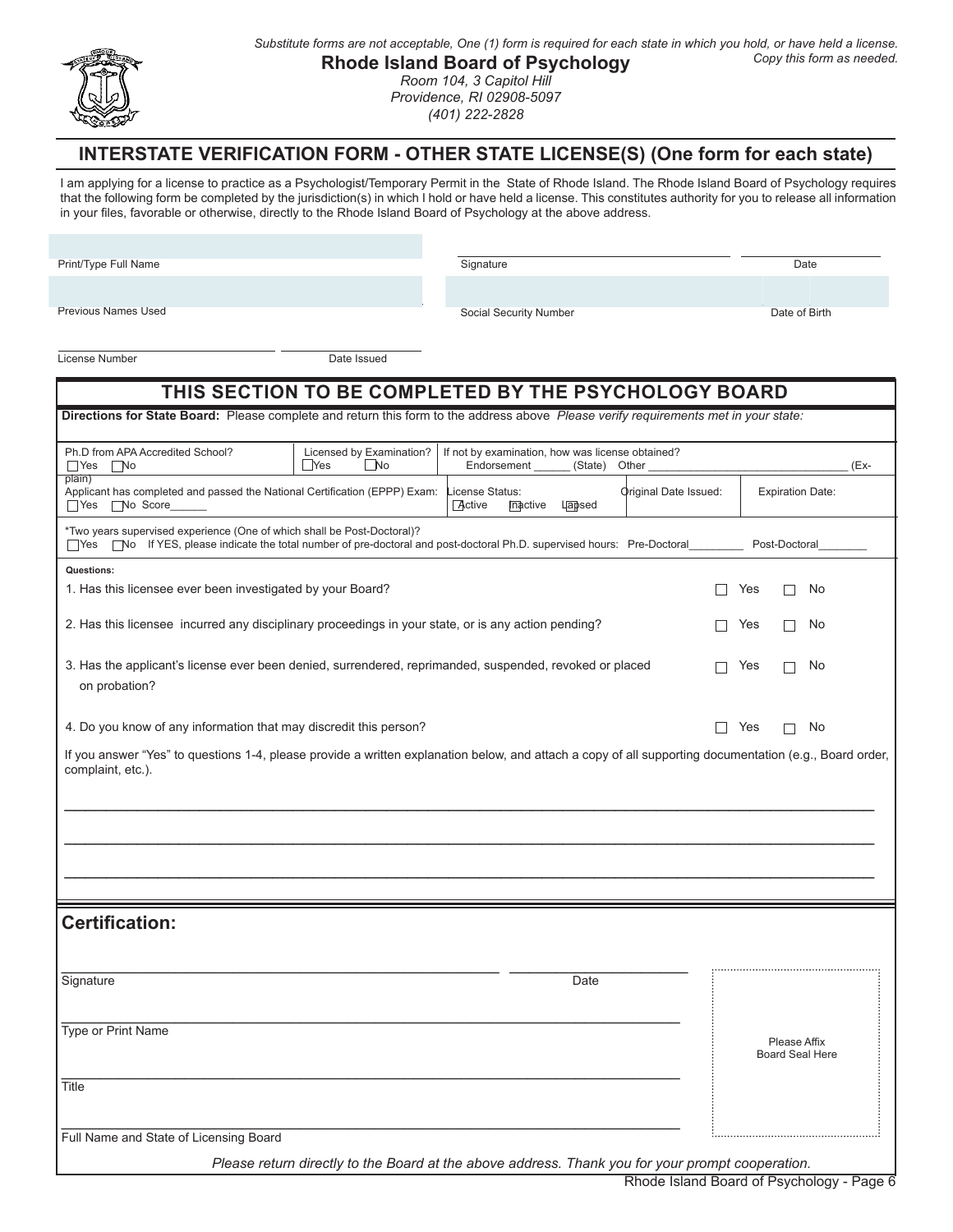

## **Rhode Island Board of Psychology**

*Room 104, 3 Capitol Hill Providence, RI 02908-5097 (401) 222-2828*

## **PRE-DOCTORAL SUPERVISED PRACTICE FORM - CERTIFICATION OF EXPERIENCE**

The individual named below is applying for certification as a Licensed Psychologist in the State of Rhode Island. Prior to certifying the applicant, it is necessary to verify his/her past clinical supervision and/or clinical experience while supervised by you. The applicant has completed Section I and is requesting that you complete Section II. By signing below, the applicant attests that the information is correct to the best of his/her knowledge. Print/Type Full Name Previous Names Used Dates of Clinical Experience under supervision of the practitioner completing Section II. FROM: Month Day Year Signature Date **Date** Social Security Number Date of Birth TO: Month Day Year Total number of Pre-Doctoral Supervised Hours Description of Applicant's Primary Responsibilities and position: **INSTRUCTIONS TO APPLICANT:** If you have had more than one supervisor, and evidence is needed from two or more supervisors to document the minimum level of supervised clinical experience required for Licensure, the applicant must complete Section I on each form forwarded to the individual supervisors. It is the responsibility of the applicant to gather all forms completed by supervisors in sealed envelopes with supervisor's signature across the back flap (seal) and mail in one packet to the Rhode Island Board of Psychology. **EXPERIENCE REQUIREMENTS FOR PSYCHOLOGISTS:** The "Rules and Regulations pertaining to the Licensing of Psychologists", (R5-44-PSY), establishes experience requirements which must be met prior to application for the Psychologist License. "Supervised experience" shall mean the practical application of principles, methods and procedures of the science of psychology, for at least two (2) years, (one year of which must be postdoctoral), full time (35 hours per week) or its equivalent of 1500 clock hours per year for a minimum of 3000 hours and under the supervison of a psychologist certified or licensed pursuant to the statutory provisions fo the state in which the supervised experience was obtained. Degree: Discipline: \_ License Level: \_ License #: \_ License State: **Supervisor's Professional Degree, Discipline and License Information: SECTION II - THIS SECTION TO BE COMPLETED BY SUPERVISOR Instructions to supervisor:** Please complete Section II of this form and return to the applicant. The Rhode Island Board of Psychology requests that the supervisor carefully review the applicant's statements under Section I prior to responding to Items in Section II. Insert completed form in an envelope and seal signing your name across the seal. Return to applicant. Applicant has been instructed to include your sealed envelope in his/her application packet. *Please return this form to the applicant. Thank you for your cooperation.* Signature Date **Date**  Type or Print Name Title Supervisor's Address: Agency and State in which Supervision Occurred: Agency State Describe the nature of the Supervision: Length and frequency (time-frame) of Supervision: Certification: I hereby attest the above information in Section II is correct, to the best of my knowledge.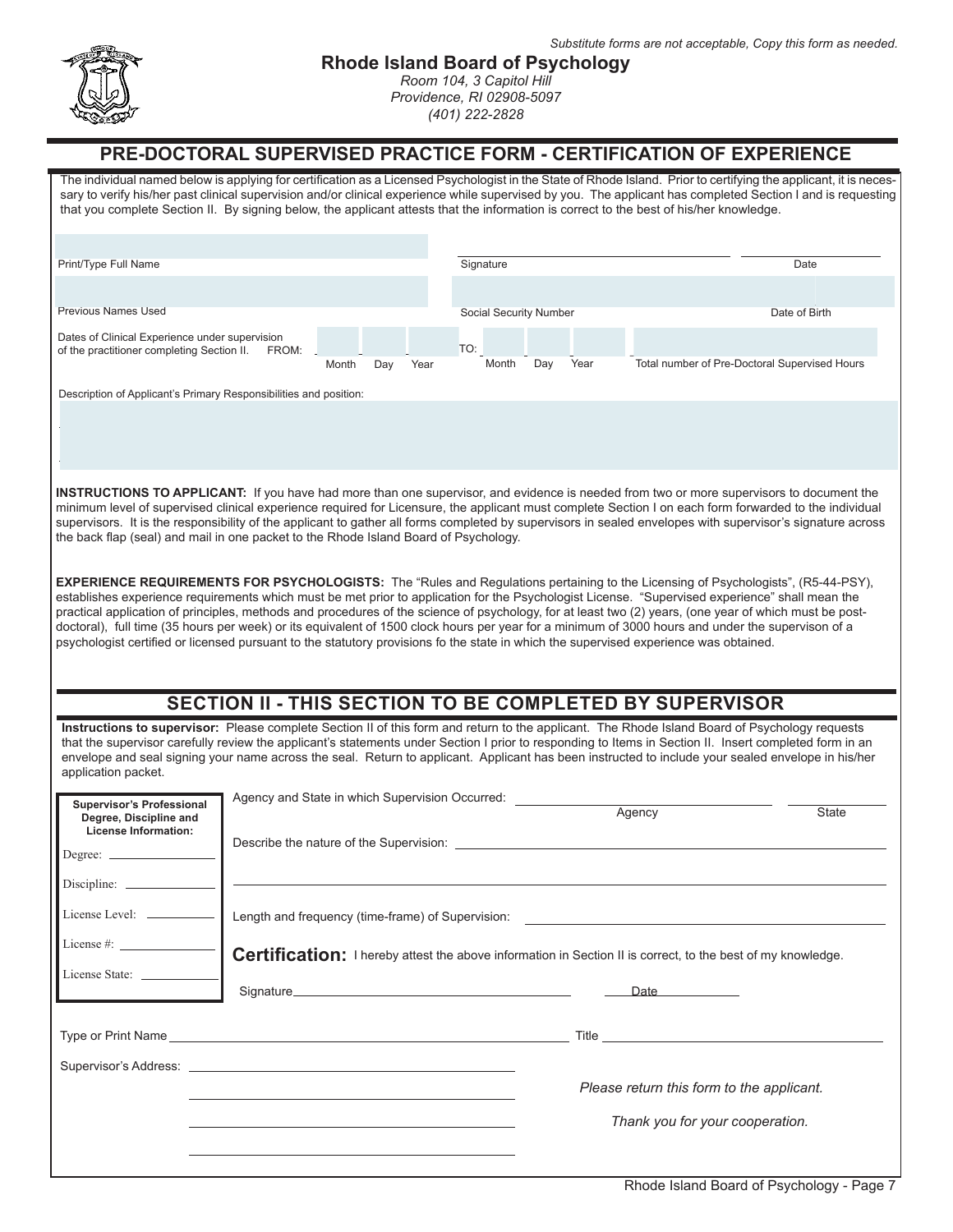

# **Rhode Island Board of Psychology**

*Room 104, 3 Capitol Hill Providence, RI 02908-5097 (401) 222-2828*

# **POST-DOCTORAL SUPERVISED PRACTICE FORM - CERTIFICATION OF EXPERIENCE**

| Print/Type Full Name                                                                                                                                                                                                                                                                                                                                                                                                                                                                                                                                 |                                                                                                             |       |     |      |     | Signature              |     |      |                                                                                                                                                                                                                                | Date                                                                                                                                            |
|------------------------------------------------------------------------------------------------------------------------------------------------------------------------------------------------------------------------------------------------------------------------------------------------------------------------------------------------------------------------------------------------------------------------------------------------------------------------------------------------------------------------------------------------------|-------------------------------------------------------------------------------------------------------------|-------|-----|------|-----|------------------------|-----|------|--------------------------------------------------------------------------------------------------------------------------------------------------------------------------------------------------------------------------------|-------------------------------------------------------------------------------------------------------------------------------------------------|
|                                                                                                                                                                                                                                                                                                                                                                                                                                                                                                                                                      |                                                                                                             |       |     |      |     |                        |     |      |                                                                                                                                                                                                                                |                                                                                                                                                 |
| Previous Names Used                                                                                                                                                                                                                                                                                                                                                                                                                                                                                                                                  |                                                                                                             |       |     |      |     | Social Security Number |     |      |                                                                                                                                                                                                                                | Date of Birth                                                                                                                                   |
| Dates of Clinical Experience under supervision<br>of the practitioner completing Section II.                                                                                                                                                                                                                                                                                                                                                                                                                                                         | FROM:                                                                                                       |       |     |      | TO: |                        |     |      |                                                                                                                                                                                                                                |                                                                                                                                                 |
|                                                                                                                                                                                                                                                                                                                                                                                                                                                                                                                                                      |                                                                                                             | Month | Day | Year |     | Month                  | Day | Year |                                                                                                                                                                                                                                | Total number of Post-Doctoral Supervised Hours                                                                                                  |
| Description of Applicant's Primary Responsibilities and position:                                                                                                                                                                                                                                                                                                                                                                                                                                                                                    |                                                                                                             |       |     |      |     |                        |     |      |                                                                                                                                                                                                                                |                                                                                                                                                 |
| <b>EXPERIENCE REQUIREMENTS FOR PSYCHOLOGISTS:</b> The "Rules and Regulations pertaining to the Licensing of Psychologists", (R5-44-PSY),                                                                                                                                                                                                                                                                                                                                                                                                             |                                                                                                             |       |     |      |     |                        |     |      |                                                                                                                                                                                                                                | establishes experience requirements which must be met prior to application for the Psychologist License. "Supervised experience" shall mean the |
|                                                                                                                                                                                                                                                                                                                                                                                                                                                                                                                                                      |                                                                                                             |       |     |      |     |                        |     |      |                                                                                                                                                                                                                                |                                                                                                                                                 |
|                                                                                                                                                                                                                                                                                                                                                                                                                                                                                                                                                      | SECTION II - THIS SECTION TO BE COMPLETED BY SUPERVISOR                                                     |       |     |      |     |                        |     |      |                                                                                                                                                                                                                                |                                                                                                                                                 |
|                                                                                                                                                                                                                                                                                                                                                                                                                                                                                                                                                      |                                                                                                             |       |     |      |     |                        |     |      |                                                                                                                                                                                                                                |                                                                                                                                                 |
| Instructions to supervisor: Please complete Section II of this form and return to the applicant. The Rhode Island Board of Psychology requests<br>that the supervisor carefully review the applicant's statements under Section I prior to responding to Items in Section II. Insert completed form in an<br>envelope and seal signing your name across the seal. Return to applicant. Applicant has been instructed to include your sealed envelope in his/her<br>application packet.<br><b>Supervisor's Professional</b><br>Degree, Discipline and | Agency and State in which Supervision Occurred:                                                             |       |     |      |     |                        |     |      | Agency                                                                                                                                                                                                                         | State                                                                                                                                           |
| practical application of principles, methods and procedures of the science of psychology, for at least two (2) years, (one year of which must be post-<br>doctoral), full time (35 hours per week) or its equivalent of 1500 clock hours per year for a minimum of 3000 hours and under the supervison of a<br>psychologist certified or licensed pursuant to the statutory provisions fo the state in which the supervised experience was obtained.<br><b>License Information:</b><br>Degree: _                                                     | Describe the nature of the Supervision: Describe the nature of the Supervision:                             |       |     |      |     |                        |     |      |                                                                                                                                                                                                                                |                                                                                                                                                 |
|                                                                                                                                                                                                                                                                                                                                                                                                                                                                                                                                                      |                                                                                                             |       |     |      |     |                        |     |      |                                                                                                                                                                                                                                |                                                                                                                                                 |
|                                                                                                                                                                                                                                                                                                                                                                                                                                                                                                                                                      |                                                                                                             |       |     |      |     |                        |     |      |                                                                                                                                                                                                                                |                                                                                                                                                 |
| License #: $\frac{1}{2}$                                                                                                                                                                                                                                                                                                                                                                                                                                                                                                                             |                                                                                                             |       |     |      |     |                        |     |      |                                                                                                                                                                                                                                |                                                                                                                                                 |
|                                                                                                                                                                                                                                                                                                                                                                                                                                                                                                                                                      | Certification: I hereby attest the above information in Section II is correct, to the best of my knowledge. |       |     |      |     |                        |     |      | Signature Date and Contract Contract Contract Contract Contract Contract Contract Contract Contract Contract Contract Contract Contract Contract Contract Contract Contract Contract Contract Contract Contract Contract Contr |                                                                                                                                                 |
|                                                                                                                                                                                                                                                                                                                                                                                                                                                                                                                                                      |                                                                                                             |       |     |      |     |                        |     |      |                                                                                                                                                                                                                                |                                                                                                                                                 |
|                                                                                                                                                                                                                                                                                                                                                                                                                                                                                                                                                      |                                                                                                             |       |     |      |     |                        |     |      |                                                                                                                                                                                                                                |                                                                                                                                                 |
| Supervisor's Address: Law and Contract and Contract and Contract and Contract and Contract and Contract and Contract and Contract and Contract and Contract and Contract and Contract and Contract and Contract and Contract a                                                                                                                                                                                                                                                                                                                       |                                                                                                             |       |     |      |     |                        |     |      | Please return this form to the applicant.                                                                                                                                                                                      |                                                                                                                                                 |